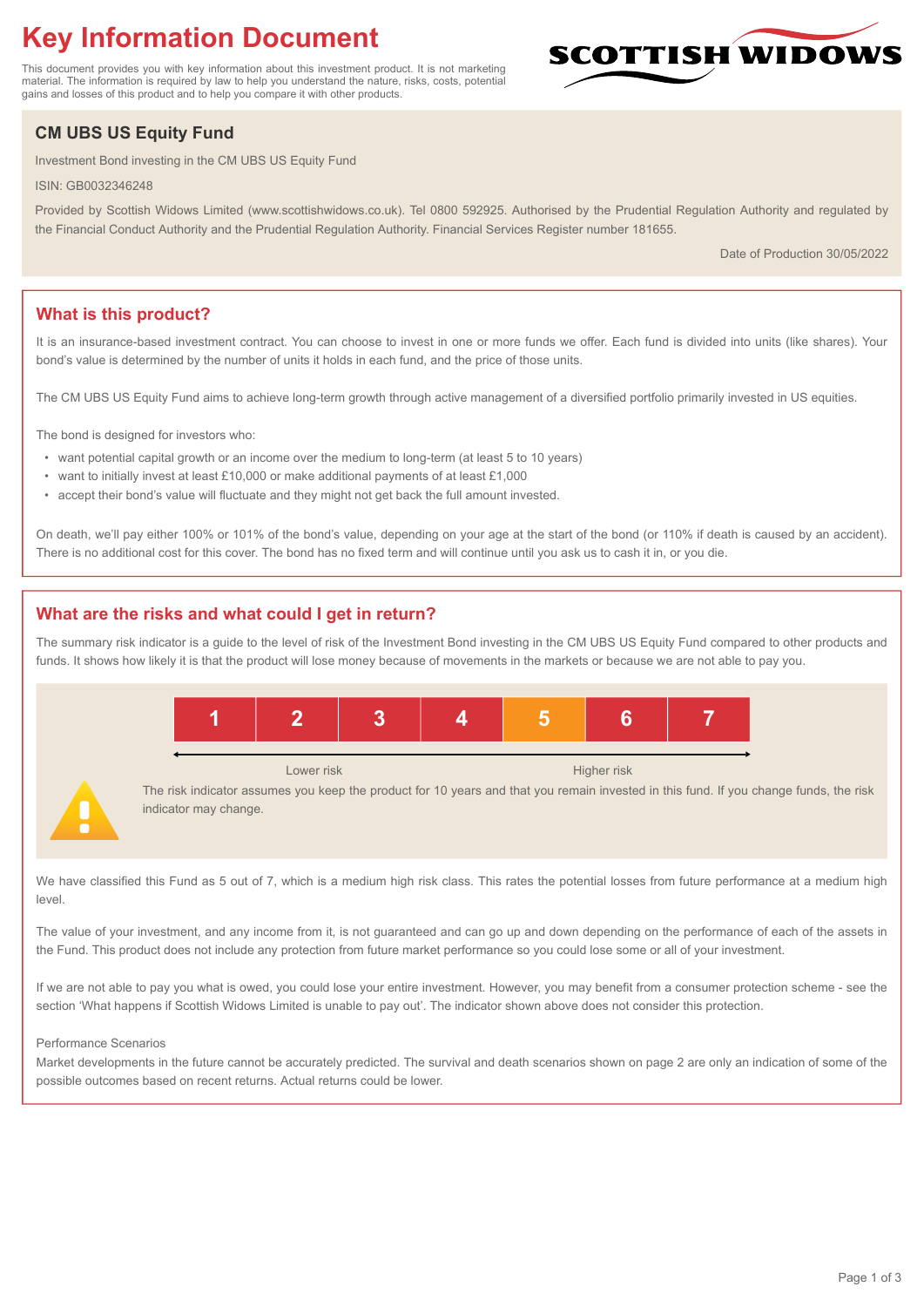

### **What are the risks and what could I get in return? (continued)**

This table shows the money you could get back over the next 10 years, under different scenarios, assuming that you invest £10,000. The figures below assume no withdrawals are taken and do not allow for any Large Fund Bonus which may apply. The scenarios shown illustrate how your investment could perform. You can compare them with the scenarios of other products. The scenarios presented are an estimate of future performance based on evidence from the past on how the value of this investment varies, and are not an exact indicator. What you get will vary depending on how the market performs and how long you keep the investment. The stress scenario shows what you might get back in extreme market circumstances, and it does not take into account the situation where we are not able to pay you. The death scenario assumes investments perform in line with the moderate scenario.

The figures shown include all the costs of the product itself, but may not include all the costs that you pay to your adviser. The figures do not take into account your personal tax situation, which may also affect how much you get back. Before deciding to invest, you should read the Additional Information Document for more information on the risks and what you might get back. See page 2 for information on how the performance scenarios are calculated.

| <b>Investment £10,000</b> |                                                    |            |           |                                             |  |  |
|---------------------------|----------------------------------------------------|------------|-----------|---------------------------------------------|--|--|
|                           | 1 year                                             |            | 5 years   | 10 years<br>(Recommended<br>holding period) |  |  |
| <b>Survival Scenarios</b> |                                                    |            |           |                                             |  |  |
| <b>Stress scenario</b>    | £1,511<br>What you might get back after costs      |            | £3,200    | £1,810                                      |  |  |
|                           | $-84.89%$<br>Average return each year              |            | $-20.38%$ | $-15.71%$                                   |  |  |
| Unfavourable scenario     | What you might get back after costs<br>£8,056      |            | £7,413    | £7,925                                      |  |  |
|                           | Average return each year                           | $-19.44\%$ | $-5.81%$  | $-2.30%$                                    |  |  |
| Moderate scenario         | What you might get back after costs                | £10,617    | £13,736   | £18,954                                     |  |  |
|                           | Average return each year                           | 6.17%      | 6.56%     | 6.60%                                       |  |  |
| Favourable scenario       | What you might get back after costs                | £13,968    | £25,409   | £45,255                                     |  |  |
|                           | Average return each year                           | 39.68%     | 20.50%    | 16.30%                                      |  |  |
| <b>Death scenarios</b>    |                                                    |            |           |                                             |  |  |
| Insured event             | What your beneficiaries might get back after costs | £10,723    | £13,874   | £19,143                                     |  |  |

#### **What happens if Scottish Widows is unable to pay out?**

Your Plan is fully covered by the Financial Services Compensation Scheme. More information about compensation arrangements is available from the Financial Services Compensation Scheme, who can be contacted on 0800 678 1100 or 0207 741 4100 or via their website at www.fscs.org.uk

## **What are the costs?**

The Reduction in Yield (RIY) shows what impact the total costs you pay will have on the investment return you might get. The total costs take into account one-off, ongoing and incidental costs. The amounts shown here are the cumulative costs of the product itself, for three different holding periods. The monetary figures shown assume you invest £10,000 and investments perform in line with the moderate scenario. The figures are estimates and may change in the future. The person selling you or advising you about this product may charge you other costs. If so, this person will provide you with information about these costs, and show you the impact that all costs will have on your investment over time.

| Investment £10,000              |                             |                              |                            |  |  |  |
|---------------------------------|-----------------------------|------------------------------|----------------------------|--|--|--|
| <b>Scenarios</b>                | If you cash in after 1 year | If you cash in after 5 years | If you cash in at 10 years |  |  |  |
| Total costs                     | £210                        | £936                         | £2,068                     |  |  |  |
| Impact on return (RIY) per year | 2.04%                       | 1.62%                        | 1.56%                      |  |  |  |